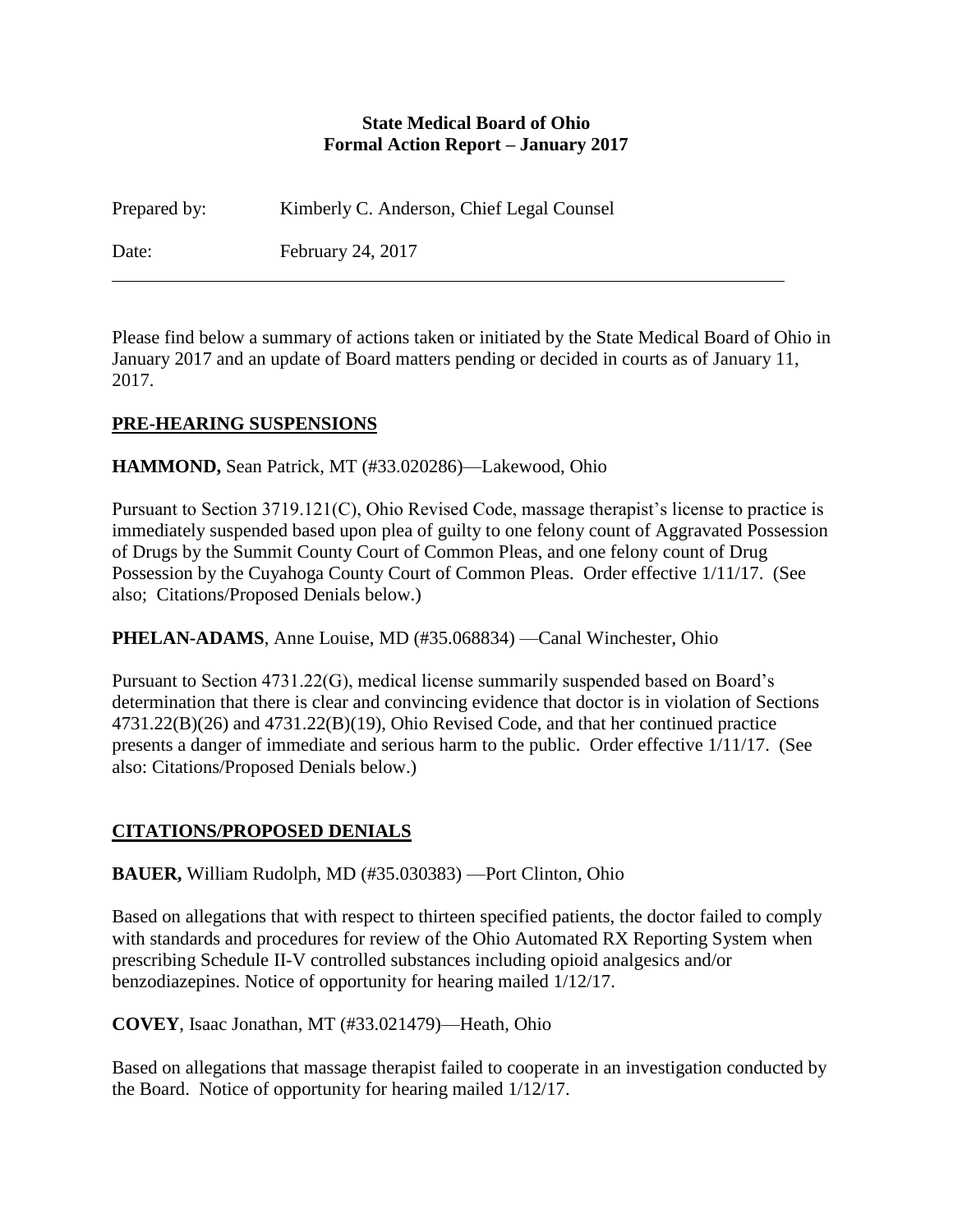# **HAMMOND**, Sean Patrick, MT (#33.020286)—Lakewood, Ohio

Based on the massage therapist's plea of guilty to one felony count of Aggravated Possession of Drugs by the Summit County Court of Common Pleas and another plea of guilty to one felony count of Drug Possession in the Court of Common Pleas of Cuyahoga. Also based on allegations that the massage therapist is impaired in his ability to practice according to acceptable and prevailing standards of care due to habitual or excessive use or abuse of drugs, alcohol, or other substances that impair ability to practice. Notice of opportunity for hearing mailed 1/12/17.

## **HUNTER**, Theodore Marston, MD (#35.043197)—Hamilton, Ohio

Based on allegations that with respect to nine specified patients, the doctor failed to maintain minimal standards applicable to the selection or administration of drugs, or failure to employ acceptable scientific methods in the selection of drugs or other modalities for treatment of diseases; that the doctor departed from or failed to conform to minimal standards of care of similar practitioners under the same or similar circumstances, whether or not actual injury to a patient is established; and that the doctor violated the Board's rule regarding utilization of prescription of drugs for the treatment of intractable pain. Notice of opportunity for hearing mailed 1/12/17.

# **JOBALIA**, Nilesh Bhupendra, MD (#35.062727)—Hamilton, Ohio

Based on allegations that the doctor violated the probationary terms of the 2009 Consent Agreement by having failed to maintain minimal standards applicable to the selection or administration of drugs, to employ acceptable scientific methods in the selection of drugs or other modalities for treatment of disease with respect to ten specified patients; that the doctor departed from, or failed to conform to minimal standards or care of similar practitioners under the same or similar circumstances, whether or not actual injury to a patient is established. Notice of opportunity for hearing mailed 1/12/17.

# **KHALILY**, Cyma, MD (#35.060037)—Cincinnati, Ohio

Based on allegations that in the care of nine specified patients the doctor failed to comply with Standards and Procedures for Review of Ohio Automated Rx Reporting System by failing to review reports before prescribing Schedule II-V controlled substances, including opioid analgesics and benzodiazepines. Notice of opportunity for hearing mailed 1/12/17.

## **MURRAY**, Thomas Douglas, MD (#35.078057)—Caldwell, Ohio

Based on a conviction in the United States District Court for the District of New Mexico, in which the doctor was found guilty to one felony count of Possession of a Matter Containing Visual Depictions of Minors Engaging in Sexually Explicit Conduct. Notice of opportunity for hearing mailed 1/12/17.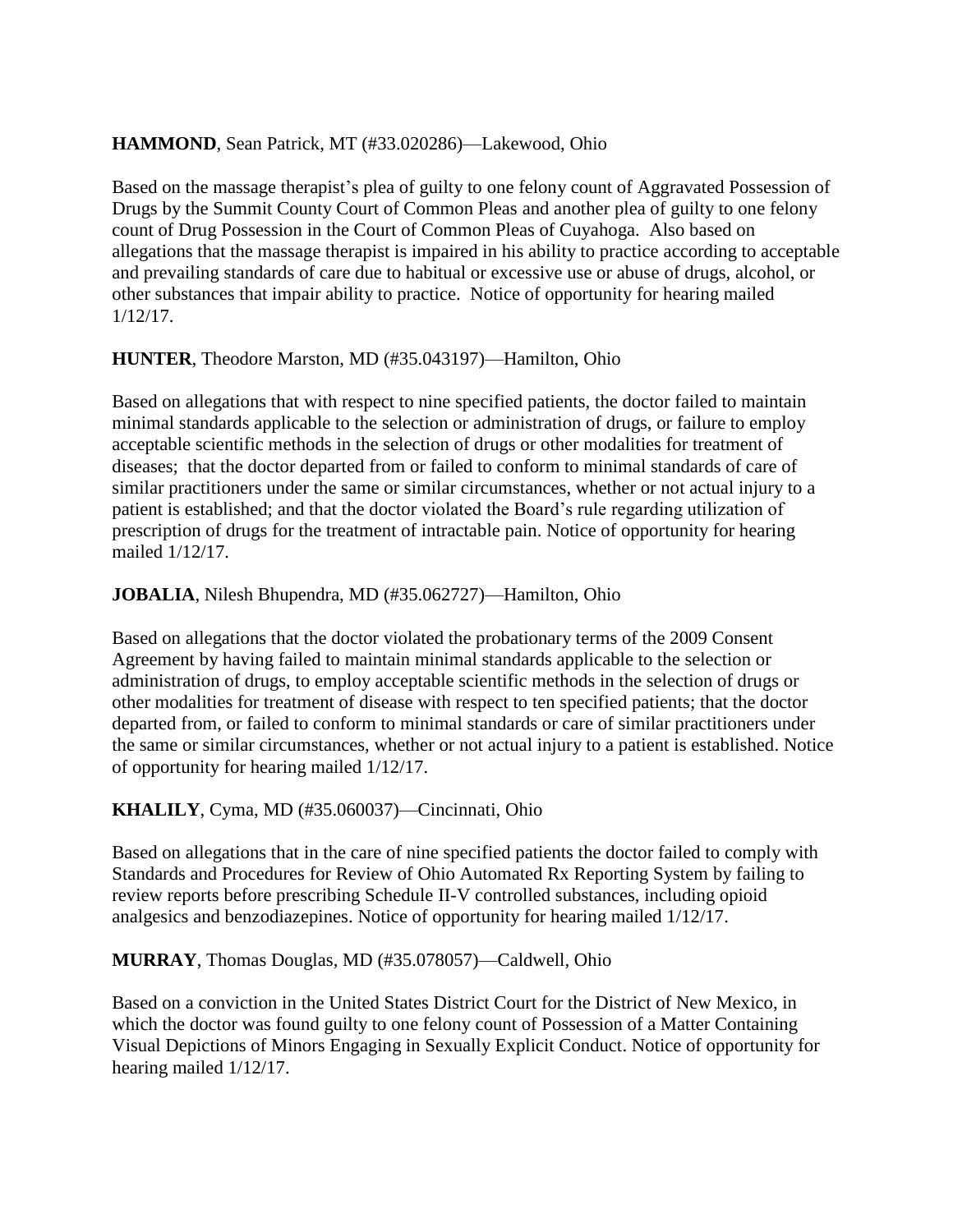#### **ORRA,** Abdul-Ghani Mohamad, DO (#34.003811) —North Olmsted, Ohio

Based on allegations that in the care of six specified patients the doctor failed to obtain and review the Ohio Automated Rx Reporting System reports before and after prescribing Schedule II-V controlled substances, including opioid analgesics and benzodiazepines. Notice of opportunity for hearing mailed 1/12/17.

#### **PHELAN-ADAMS**, Anne Louise, MD (#35.068834) —Canal Winchester, Ohio

Based on allegations that doctor is impaired in her ability to practice according to acceptable and prevailing standards of care because of habitual or excessive use or abuse of drugs, alcohol, or other substances that impair ability to practice; and that doctor is unable to practice according to acceptable and prevailing standards of care by reason of mental or physical illness. Notice of opportunity for hearing mailed 1/12/17.

#### **THOMAS**, Robert Lloyd, III, MD (#35.088785)—Lorain, Ohio

Based on allegations that in the care of three specified patients the doctor failed to maintain minimal standards applicable to the selection or administration of drugs, or failure to employ acceptable scientific methods in the selection of drugs or other modalities for the treatment of disease, and that the doctor departed from the minimal standards of care of similar practitioners under the same or similar circumstances; that the doctor failed to comply with Standards and Procedures for Review of the Ohio Automated Rx Reporting System and that the doctor allegedly violated the Board's rule regarding utilization of controlled substances for self and family members. Notice of opportunity for hearing mailed 1/12/17.

#### **VONDEREMBSE,** Sandra Sue, MD (#35.062293)—Defiance, Ohio

Based on the doctor's plea of guilty in the United States District Court for the Northern District of Ohio, Western Division to one count of Attempted Income Tax Evasion, a felony. Notice of opportunity for hearing mailed 1/12/17.

#### **FINAL ORDERS**

**COOK**, Robert Michael, MD (#35.059715)—Centerville, Ohio

Commencing on the thirty-first day following the effective date of the Order Medical license suspended for at least sixty days, with conditions for reinstatement and probationary terms for at least two years from the date of reinstatement. Based on the finding that the doctor's conduct, with respect to 10 patients, constituted a felony when he aided and abetted one or more individuals in the unlicensed practice of medicine. Order effective 1/12/17.

**DUNCAN**, Philicia Suanna, MD (#35.126932)—Columbus, Ohio

Medical license suspended for at least ninety days from 10/19/16 with interim monitoring conditions, conditions for reinstatement and probationary terms, conditions and limitations, as set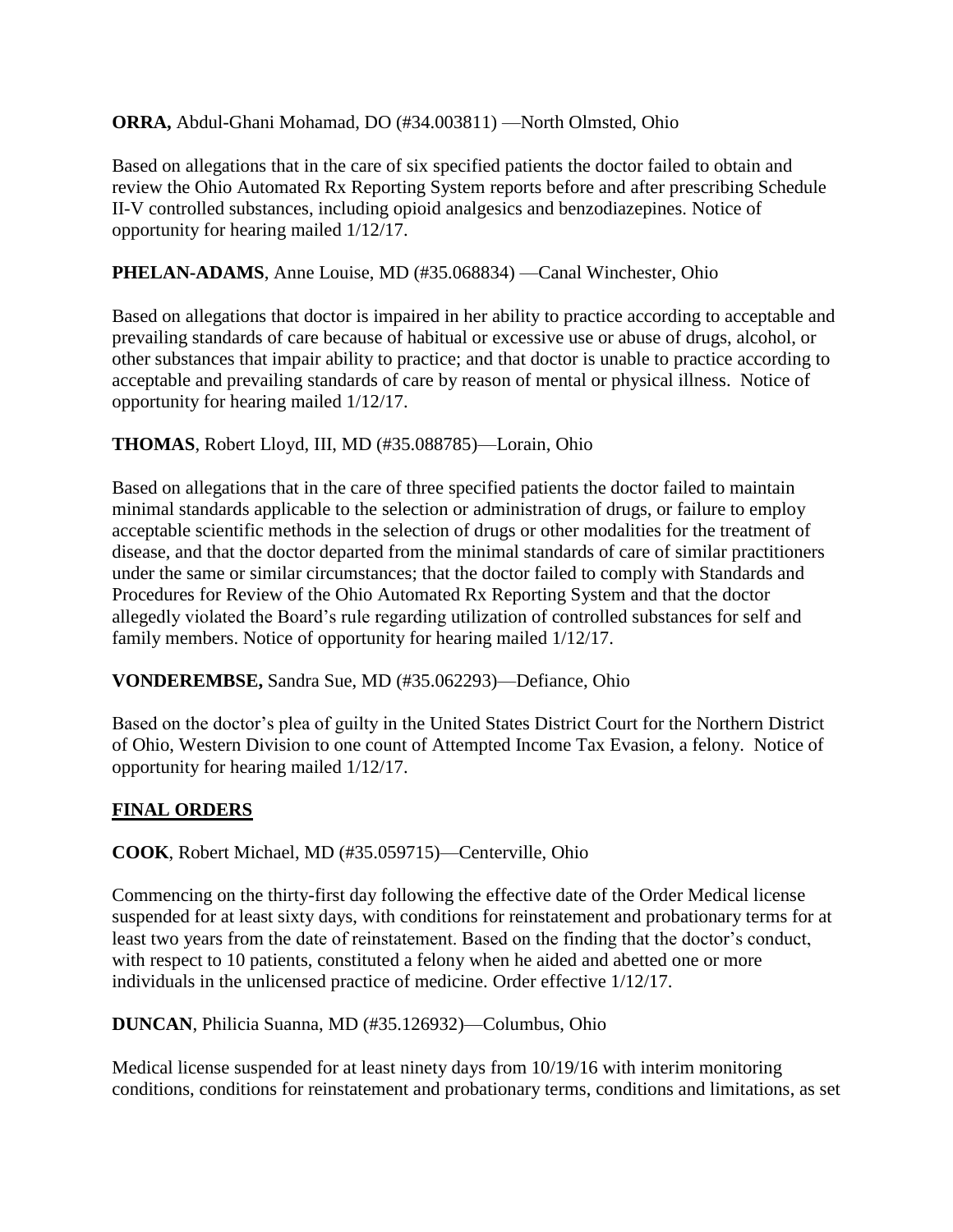forth in the October 2013 Step II Consent Agreement for at least five years from the date of reinstatement. Based on the finding that the doctor violated the probationary terms of her October 2013 Step II Consent Agreement by relapsing. Order effective 1/12/17.

# **GOSALAKKAL,** Jayaprakash Ayillath, MD (#35.098366)—Dayton, Ohio

Certificate to practice medicine and surgery revoked. Based on the prior action by the Fitness to Practice Panel of the Medical Practitioners Tribunal Service in the United Kingdom which suspended the doctor's registration in that jurisdiction for six months and based on the finding that the doctor's acts, conduct or omissions constitutes making a false, fraudulent, deceptive, or misleading statement in the solicitation of or advertising for patients; in relation to the practice of medicine and surgery; or in securing or attempting to secure any certificate to practice issued by the Board. Order effective 1/12/17.

## **HEINEY**, Jake Paul, MD (#35.090990) —Lambertville, Michigan

Certificate to practice medicine and surgery permanently revoked. Based on the doctor's criminal convictions in the Court of Common Pleas, Lucas County, Ohio, to two felony counts of Gross Sexual Imposition, and one first degree misdemeanor count of Tampering with Records. Also based on a finding of guilt in the 1<sup>st</sup> Judicial District, 38<sup>th</sup> Judicial Circuit, Monroe County, Michigan to two misdemeanor counts of Criminal Sexual Conduct. Order effective  $1/12/17$ .

## **MIMA**, James Patrick, PA (50.001830RX)—Deerfield, Ohio

Certificate to practice as a physician assistant revoked. Based on violation of conditions placed by the board on his certificate to practice as a physician assistant by the January 2016 Step I Consent Agreement by failing to comply with drug and alcohol testing on multiple dates, and failing to comply with a daily call-in procedure. Order effective 1/25/17.

## **SCHWARTZ**, Steven Barnet, MD (#35.093861) — Richmond, Virginia

Medical license permanently revoked. Based on the doctor's criminal conviction in the Court of Common Pleas of Berks County, Reading, Pennsylvania to one felony count of Sexual Abuse of Children – Child Pornography. Order effective 1/12/17.

**SINGH**, Giridhar, MD (#35.072989)—Dublin, Ohio

Medical license suspended for an indefinite period of time, but not less than 180 days, with conditions for reinstatement and probationary terms for at least two years from the date of reinstatement. Based on a finding that the doctor engaged in sexual misconduct with one patient on one occasion; and that the doctor departed from minimal standards of care of similar practitioners under the same or similar circumstances, whether or not actual injury to a patient is established. Order effective 1/25/17.

## **VOLUNTARY PERMANENT SURRENDERS/ RETIREMENTS/WITHDRAWALS**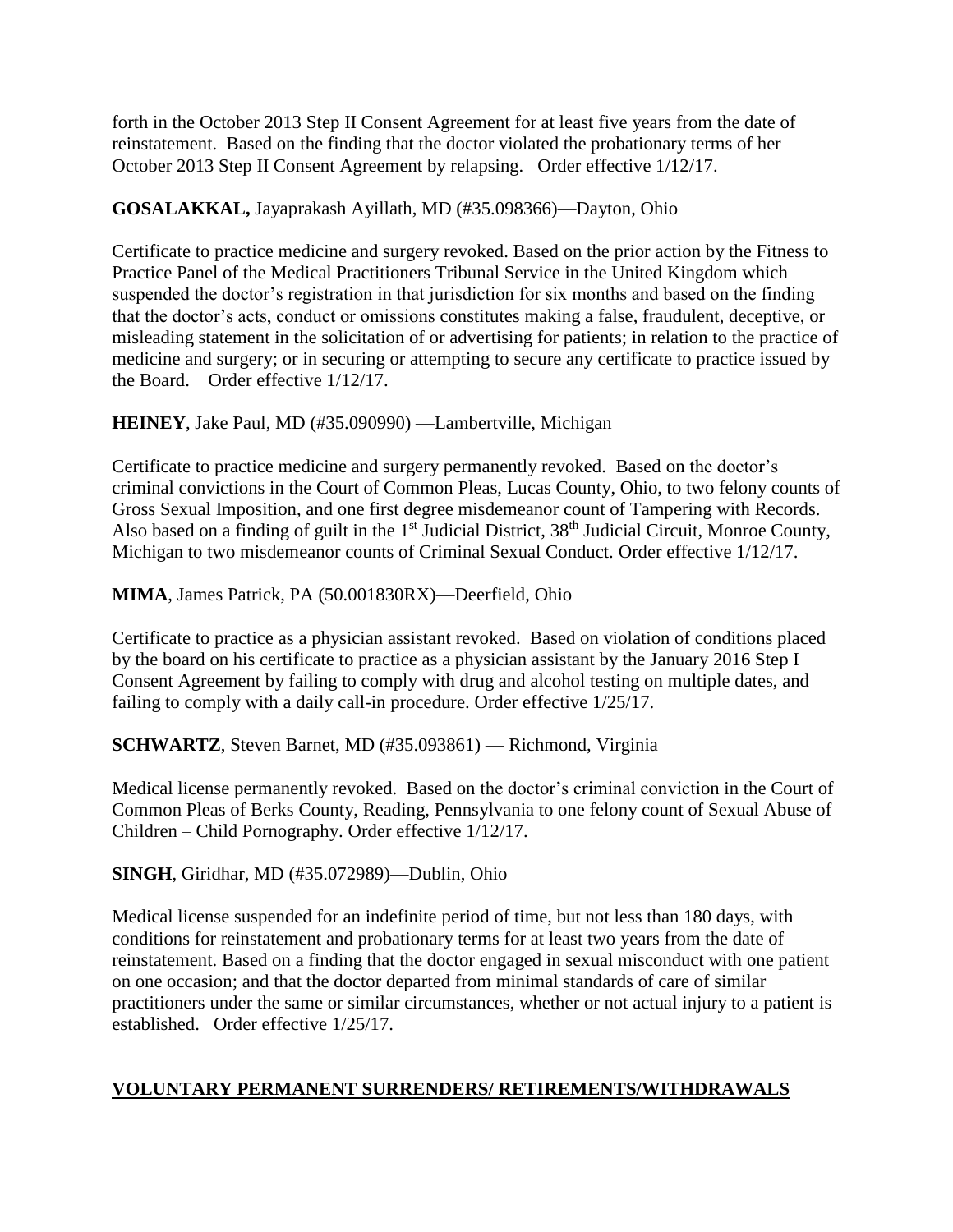## **KAMEN**, Sheldon D., MD (#35.024288) —Pepper Pike, Ohio

Permanent voluntary retirement of medical license authorized by doctor in lieu of formal disciplinary proceedings pursuant to Section 4731.22(B)(19), Ohio Revised Code. Effective 1/11/17.

#### **OPPENHEIMER**, Jonathan Robert, MD (#35.093201)—Nashville, Tennessee

Permanent revocation of certificate to practice medicine and surgery authorized by doctor in lieu of formal disciplinary proceedings pursuant to Section 4731.22(B)(25), Ohio Revised Code. Effective 1/11/17.

#### **CONSENT AGREEMENTS**

**XIONG**, Yi, DO (#58.007571) —Ft. Worth, Texas

Medical license reprimanded and subject to probationary terms, conditions and limitations for at least one year. Based on prior action by the Oklahoma Board of Nursing which reprimanded the doctor's nursing license and ordered completion of courses on Nursing Jurisprudence, Critical Thinking, Nursing Documentation and the Roles and Responsibilities of the Registered Nurse and imposed an administrative penalty. Agreement effective 1/11/17.

## **PROBATIONARY REQUESTS AND MODIFICATIONS**

**CARVER,** Joseph Claude, MD (#35.129943)—Dublin, Ohio

Doctor's request for approval of practice plan and monitoring physician granted by vote of the Board on 1/11/17. Frequency and number of charts to be reviewed by monitor established.

**FLYNN**, Freeda J., MD (#35.066409) — St. Clairsville, Ohio

Doctor's request for approval of treating psychiatrist granted by vote of the Board on 1/11/17.

**FRANKOWSKI,** Deborah Lynne, MD (#35.071191)—Montgomery, Ohio

Doctor's request for discontinuance of chart review requirement and the discontinuance of the requirement to keep a controlled substance log granted by vote of the Board on 1/11/17.

**HOFF,** Elise Regine, MD (#35.082376) —Valley View, Ohio

Doctor's request to reduce personal appearances from every three months to every six months granted by vote of the Board on 1/11/17.

**LENTINI,** Ross Rosario, MD (#35.063449) —East Liverpool, Ohio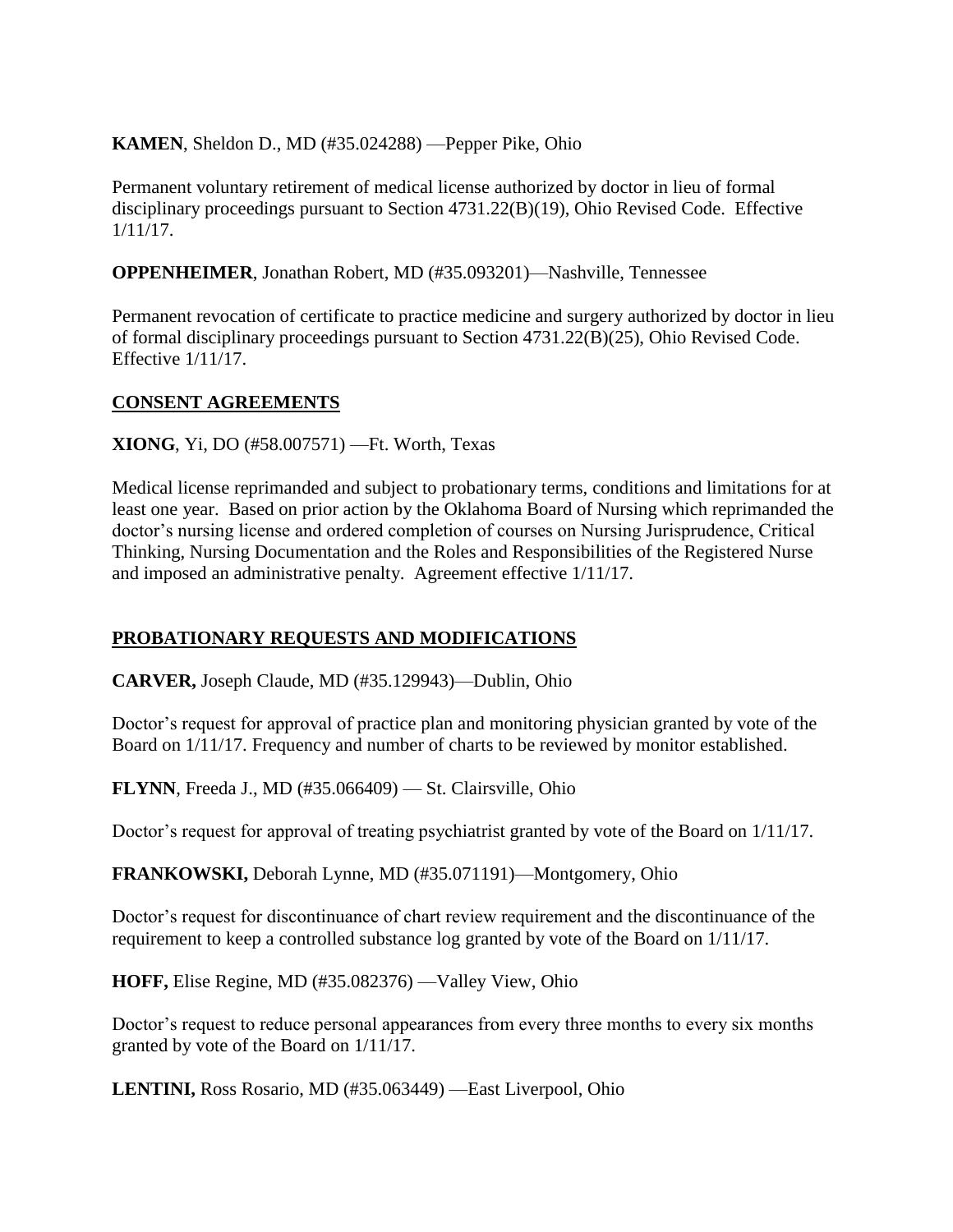Doctor's request for approval of monitoring physician granted by vote of the Board on 1/11/17. Frequency and number of charts to be reviewed by monitor established.

**MARTIN**, William G., MD (#35.046428)—Sylvania, Ohio

Doctor's request to reduce personal appearances from every three months to every six months granted by vote of the Board on 1/11/17.

**REDDY**, Sheila Sandadi, MD (#35.129597)—Westerville, Ohio

Doctor's request for approval of monitoring physician granted by vote of the Board on 1/11/17.

**VON DER EMBSE**, Kendra Nicole, DO (#34.012508)—Ottawa, Ohio

Doctor's request for approval to administer, possess and furnish controlled substances and request for approval of monitoring physician granted by vote of the Board on 1/11/17. Frequency and number of charts to be reviewed by monitor established.

**WEINER**, Mark Aaron, DO (#34.005502) —Holland, Ohio

Doctor's request for approval of monitoring physician granted by vote of the Board on 1/11/17.

#### **PROBATION TERMINATED**

**BALTER**, Kevin Scott, MD (#35.120887) —Omaha, Nebraska

Doctor's request for release from the terms of the 12/16/2014 Board Order granted by vote of the Board on 1/11/17. Effective 1/17/17.

**DICKSON**, Bradley Earl, MD (#35.065323)—Grove City, Ohio

Doctor's request for release from the terms of the 12/11/2013 consent agreement granted by vote of the Board on 1/11/17. Effective 1/27/17.

**FLANIGAN**, Jackson L.J. MD (#35.061527)—Cambridge, Ohio

Doctor's request for release from the terms of the 10/12/11 consent agreement granted by vote of the Board on 1/11/17. Effective immediately.

**GILMAN**, Denise Ida, DO (#34.009908) —Coraopolis, Pennsylvania

Doctor's request for release from the terms of the 11/04/2015 consent agreement granted by vote of the Board on 1/11/17. Effective immediately.

**GOLDMAN**, Philip Mark, MD (#35.060870) —Florence, Kentucky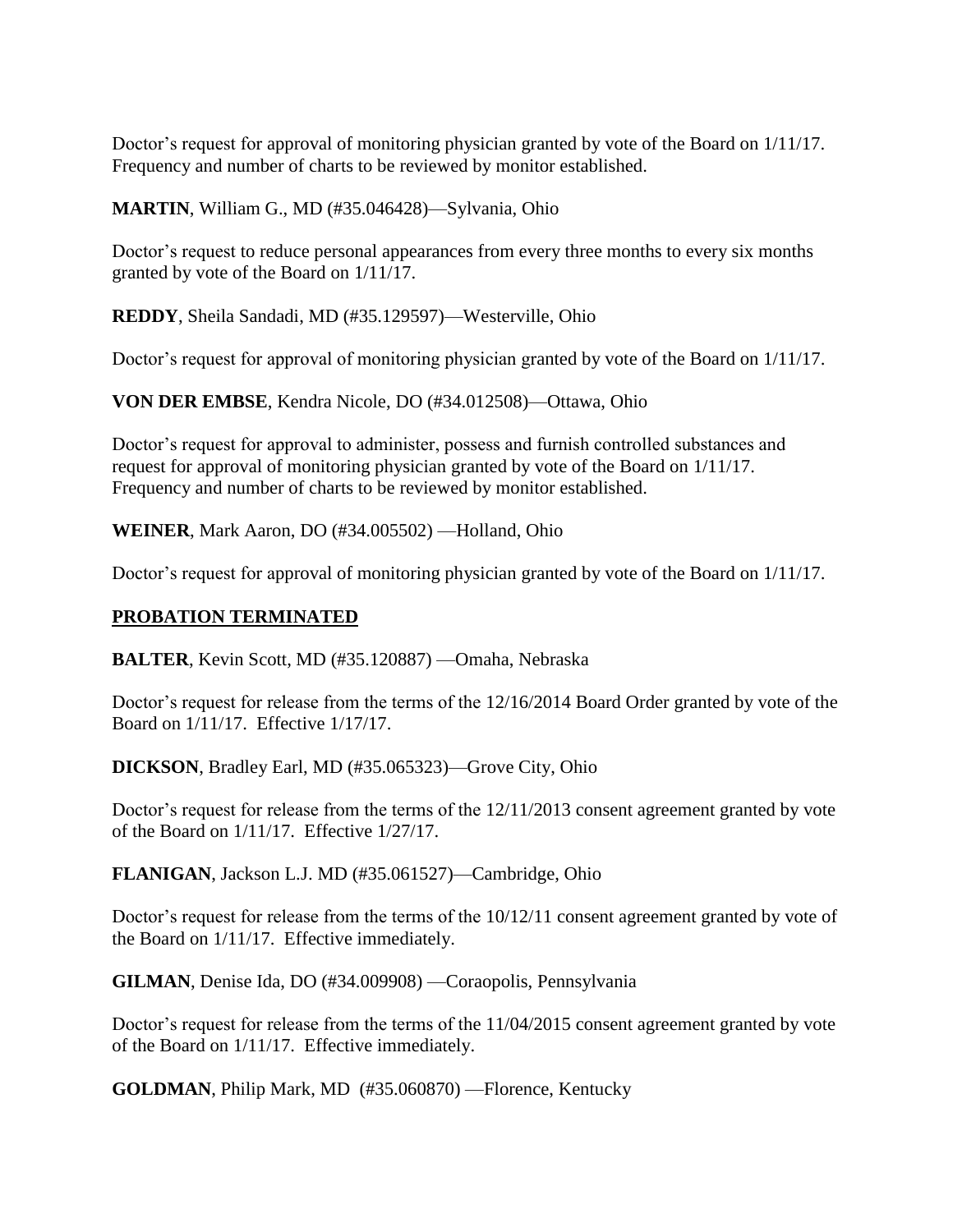Doctor's request for release from the terms of the 1/13/11consent agreement granted by vote of the Board on 1/11/17. Effective 1/14/17.

**HANZLIK**, Shane R., MD (#57.015402) — Henrico, Virginia

Doctor's request for release from the terms of the 7/13/11 consent agreement granted by vote of the Board on 1/11/17. Effective immediately.

**KUMAR**, I. Praveen, MD (#35.066270)—Hudson, Ohio

Doctor's request for release from the terms of the 1/8/14 consent agreement granted by vote of the Board on 1/11/17. Effective immediately.

**STRAUBING,** Stephen Alan, MD (#35.040988) —Gainesville, Florida

Doctor's request for release from the terms of the 7/14/10 Board Order granted by vote of the Board on 1/11/17. Effective immediately.

#### **REINSTATEMENTS**

**BASEDOW**, William K., DO (#34.005686)—Ironton, Ohio

Doctor's request for reinstatement of license to practice osteopathic medicine and surgery granted by vote of the Board on 1/11/17 subject to probationary terms and conditions established by the 6/10/15 Board Order for at least three years. Effective immediately.

## **NON-DISCIPLINARY ACTIONS**

**BOWEN,** Robert Tilton, MD applicant—Ottawa Hills, Ohio

Application for license to practice medicine and surgery denied. Based on applicant's failure to pass the USMLE Step 3 until his seventh attempt, and the applicant's failure to successfully complete twenty-four months of graduate medical education through the second year level. Order effective 1/11/17. (Journal Entry-No Hearing Requested).

**WORKMAN**, Amanda Dawn, MD applicant — Kenova, West Virginia

Conditional approval of application for a license to practice medicine and surgery, provided that doctor successfully completes a Pediatric Board Review Course within one year of November 3, 2016. Order effective 1/11/17. (Journal Entry – No Hearing requested)

## **COURT ACTIONS**